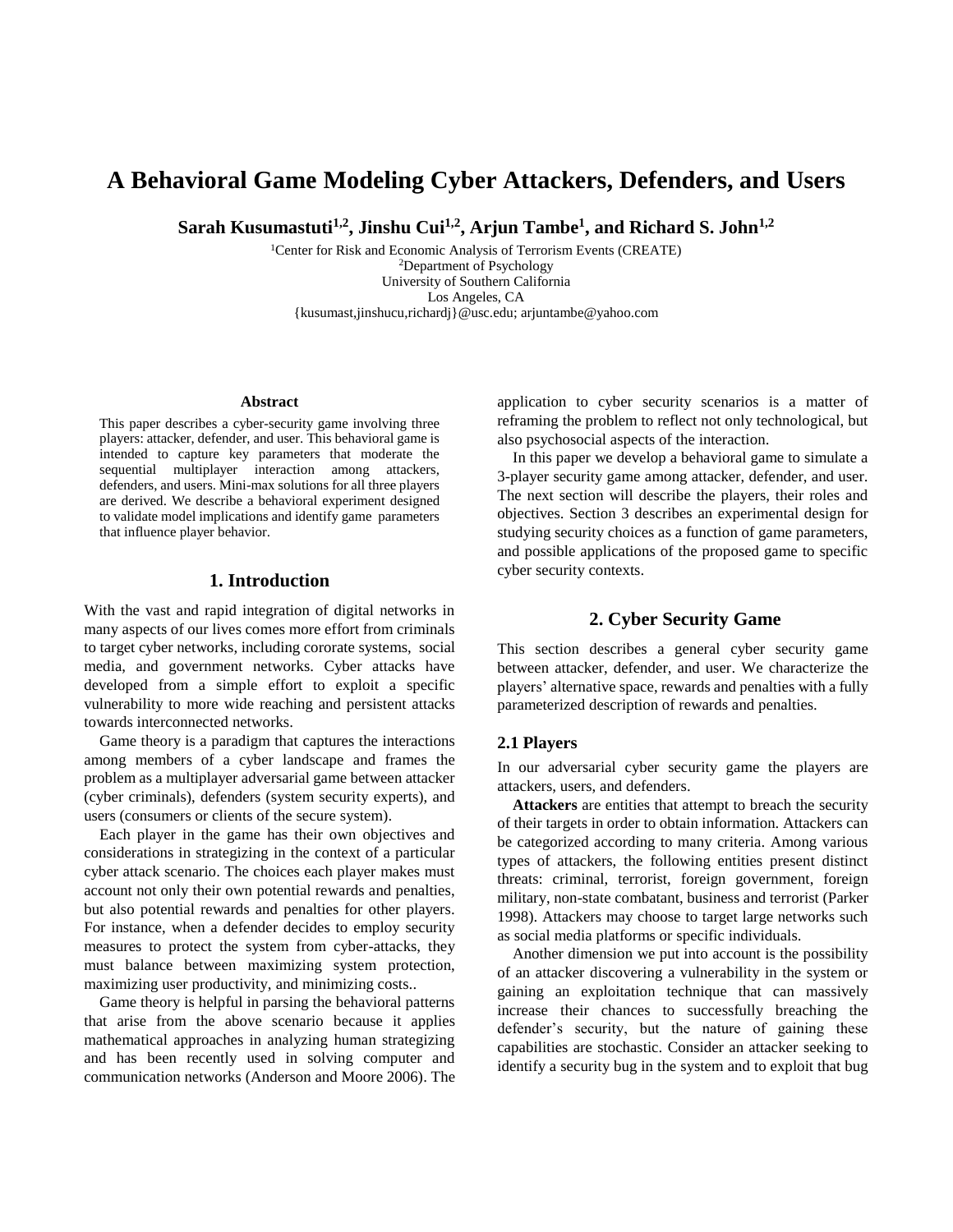to attain their goal. An attacker can choose to immediately use that capability, or wait for a better time to use it with the risk that either the system administrator discovers and fixes that bug or another attacker discovers it and uses it to their advantage.

**Defenders** are security professionals who are in charge of protecting the computer system which is also partly responsible for user security. Defenders should consider the level of security they impose based on several factors, including both cost and user satisfaction. Higher security is often associated with higher cost and more restrictions for users of the system, which can lead to lower user satisfaction. Because of defenders' expertise and access to resources, it is much more difficult for an attacker to break into the defender's security, involving a high level of risk and typically requiring a large investment of time and effort, a relatively low chance of success, potential legal consequences, but very high potential rewards, related to attacker objectives, e.g., financial gains, obtaining sensitive information, signaling, etc. (Parker 1998)

**Users** are individuals connected to a system but who establish their personal security levels. There is substantial variance in how users apply their own security measures, accounting for aspects such as convenience or familiarity with cyber security protocols. However, in general, user security is expected to be much less sophisticated than the system security measures employed by the defender. It is typically easier to directly attack an individual user, but the reward is typically relatively fairly low, unless the target is a high profile user.

#### **2.2 Decision Spaces for Three Players**

For each game round, players choose an option and the outcome of the game is determined probabilistically. The decision space for each player in our game is as follows:

#### **Attacker**



*Figure 1: Attacker decision space*

The attacker has the option to attack the different targets or to not attack and allocate effort to search for a capability that may boost their ability to attack the defender in future rounds. An attack towards the defender may have a large cost because they have more sophisticated security measures, although a successful attack offers a larger reward. A successful attack also provides the opportunity for the attacker to hurt the user, since without system protection a user becomes more vulnerable to security breaches.

The nature of discovering a capability is stochastic and involves a significant allocation of time and energy. Without capability, there is very little chance of success in attacking the system.

Directly attacking a user is another option for the attacker. Such an attack requires fewer resources to attack and a higher chance of success, but the reward is much less than a successful attack directed towards the system. **Defender**



*Figure 2: Defender decision space*

The defender's decision space consists of the different level of security it can impose on the system. Higher level of security offers higher protection towards attacks, but is more onerous for users and costs more. A failure to defend from attacks depends on the defender's security level.

**User**



*Figure 3: User decision space*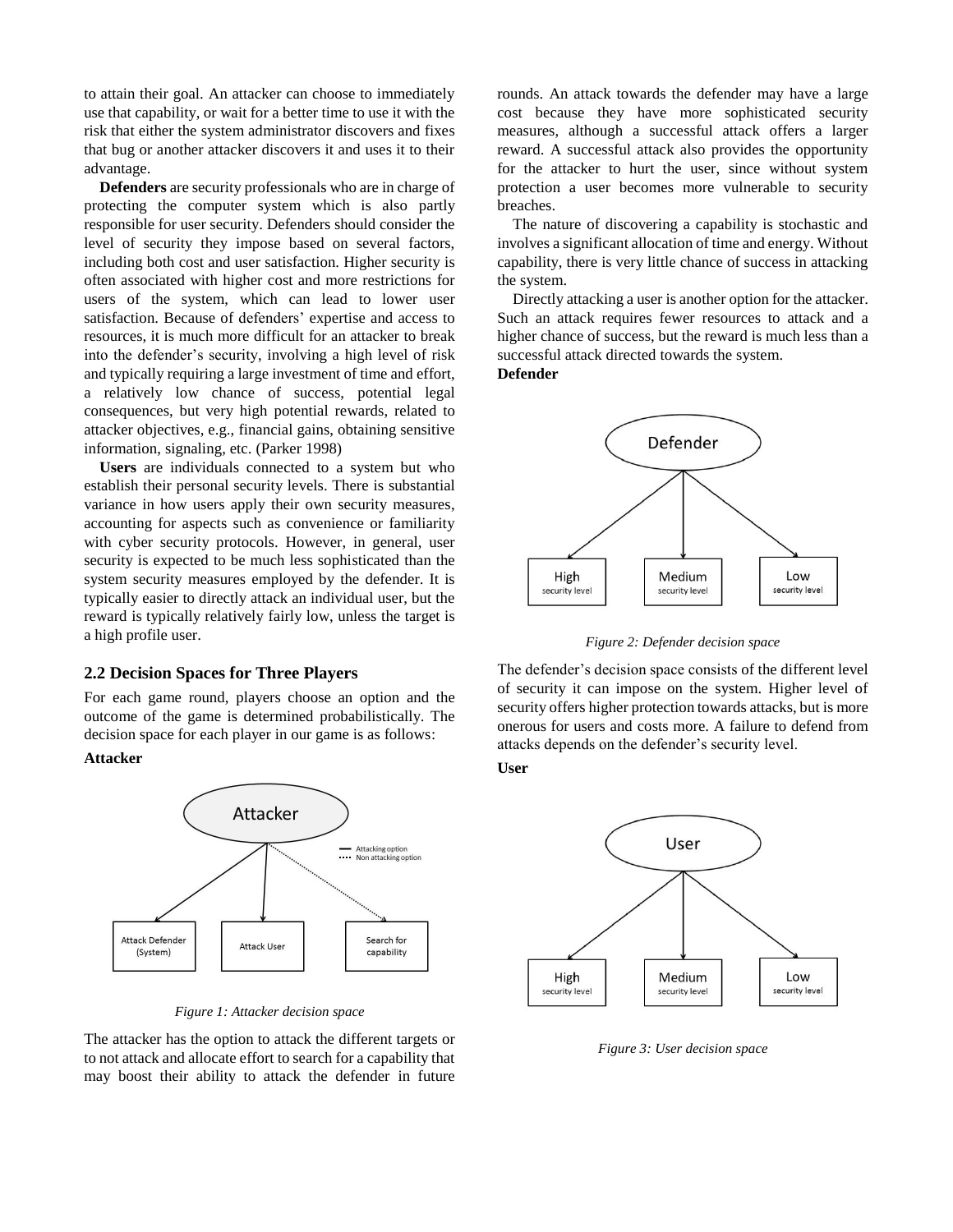The user decision space also consists of security level settings, but failure to defend from attacks towards the user depends both on the user and defender security settings. Another consequence of user's dependency on the defender includes potential losses when an attacker successfully attacks the system. Users are always vulnerable to cyber attacks, whether they are personally targeted or the system they are depending on is attacked.

To better characterize options for each player, we have generated equations describing rewards and penalties for each player which will be discussed in the next section.

# **2.3 Probabilities and Payoffs for Three Players**

## **Attacker**

#### **Probability of Success**

Attackers are in one of two states: without the capability to penetrate a system and with the capability to penetrate a system. We assume the capability is only related to the targeted system (defender). When an attacker has not obtained such a capability, the successful rate of compromising a system is extremely low. Therefore we say there are two options an attacker can choose from with no capability is to either invest to obtain a capability or attack users directly. When an attacker has obtained a capability, there are still two strategies: either attack the system using the capability or attack users.

With no capability to compromise the system, the probability of successfully obtaining a capability depends on the security level of the defender of the targeted system. The higher the defender's security level, the harder it is to break in the system, therefore the lower the probability of obtaining the capability. On the other hand, the probability of successfully attacking users depends on both defender's and users' security level. When the security level of users is low, it is easy for the attacker to obtain personal information; however, if the defender has forced the user to be in a highsecurity system, it is still hard for the attacker to break in. For instance, if the system that the user is using does a good job in blocking suspicious attempts from an attacker (e.g., gmail filter), the user is safe. Of course, the user can allow access to his/her account manually (e.g., open a spam email), which can also increase the attacker's likelihood of success.

After obtaining a capability to penetrate a system, the success rate of compromising a system becomes much higher than before. However, the success rate is still related to defender's system security level where it is harder to compromise the system when the defender imposes a high security level. Again, the probability of compromising a user depends on both defender's and users' chosen security levels, which is independent of the capability state of the attacker.

**Cost, Reward and Penalty**

The cost of obtaining capability is higher than attacking the system and the user because it involves investments in time, money and resources. The cost of attacking the user is lower than attacking the system because the time and effort spent in penetrating a system is greater.

The reward of compromising a system is much higher than compromising a user because the information obtained from a system contains all users' information in the system which could be many times that of a single user. On the other hand, the penalty is also higher if the system attack fails because the crime is bigger. Also it is more likely that the defender will find the attacker and make an appeal to him/her.

There is no instant reward or penalty for an attacker attempting to obtain the capability of compromising a system; however, an attacker expects to receive a reward in the future when the capability is obtained and information is successfully obtained from the targeted system.

Figure 4 (a) and (b) delineate the decision trees for attackers before and after capability is obtained.

# **Defender**

#### **Probability of Success**

The probability of success for defenders is the probability that a defender is able to protect the system. Defenders can choose from three security levels: high, medium and low. Since the defender has no idea whether the attacker has obtained the capability, they need to consider both situations (West 2008).

When the attacker has not obtained a capability, the attacker can choose between obtaining the capability and attacking users. If the attacker chooses to invest in obtaining a capability, the system will always remain safe (probability of success is 1) in that particular round. If the attacker chooses to attack the user, the system is safe if the attacker fails but is vulnerable if the user's information is obtained because the attacker can further break into the system using user's information, although the probability is very small. Therefore, the probability of success for defenders if the attacker chooses to attack the user without capability depends largely on users' security level where the higher the user's security level, the higher the probability of keeping the system safe.

When the attacker has obtained a capability, the attacker can choose between attacking the defender or the user. The probability of success when the attacker chooses the user is the same as that when the attacker has no capability and chooses the user. If the attacker chooses to attack the system, the probability of success only depends on defender's own security level: higher with higher security level. Of course, it is harder to protect the system safe when the attacker targets the system than when the attacker targets the user.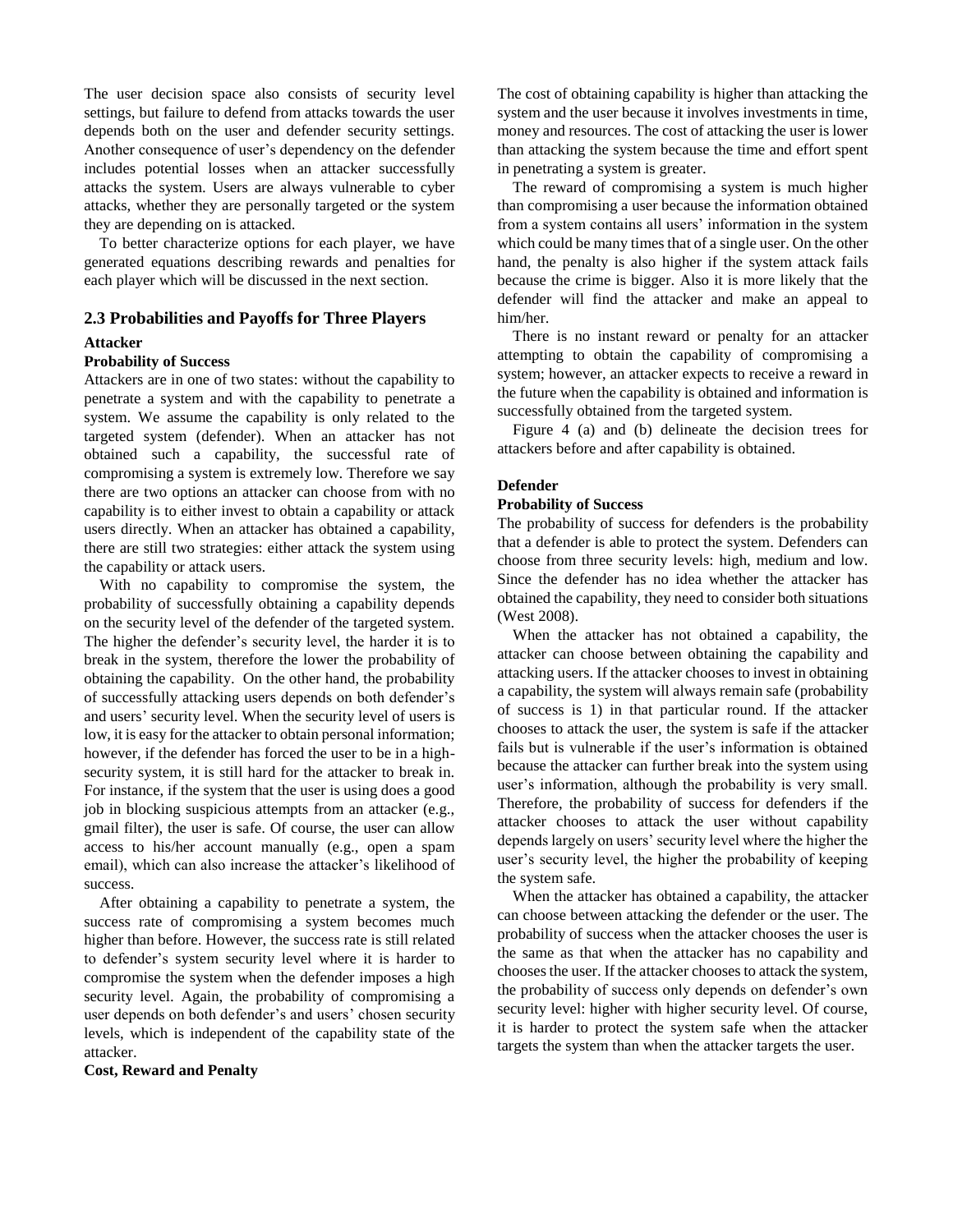

*Figure 4 (a): Attacker decision tree without capability Figure 4 (b): Attacker decision tree with capability*

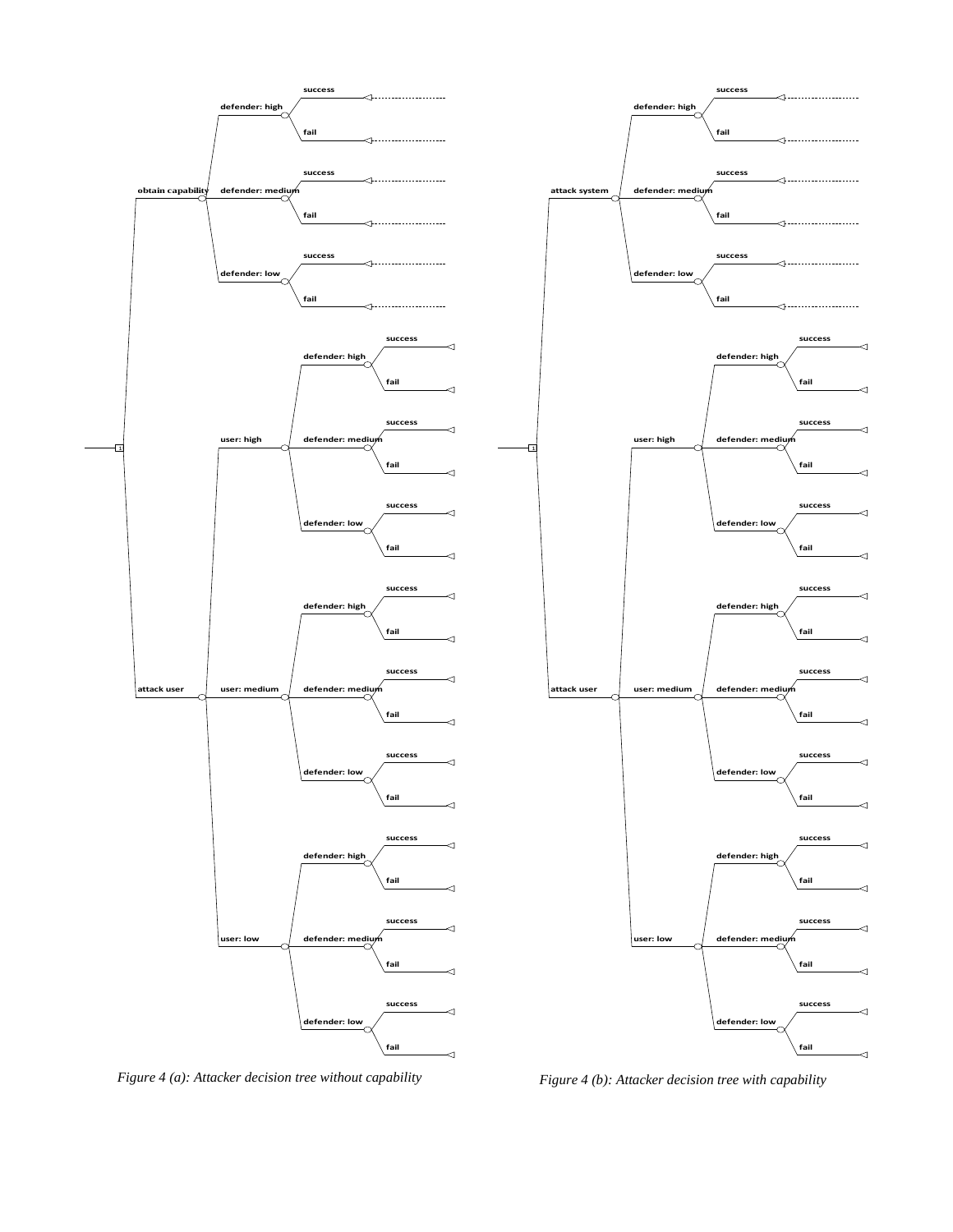

*Figure 4 (c): Section of a Defender Decision Tree*



*Figure 4 (d): Section of a User Decision Tree*

# **Cost, Reward and Penalty**

The cost of defenders is high for high security level. Besides the investment on keeping the system safe, the defender can also lose users because the high security level of the system will lower the convenience and productivity of the user.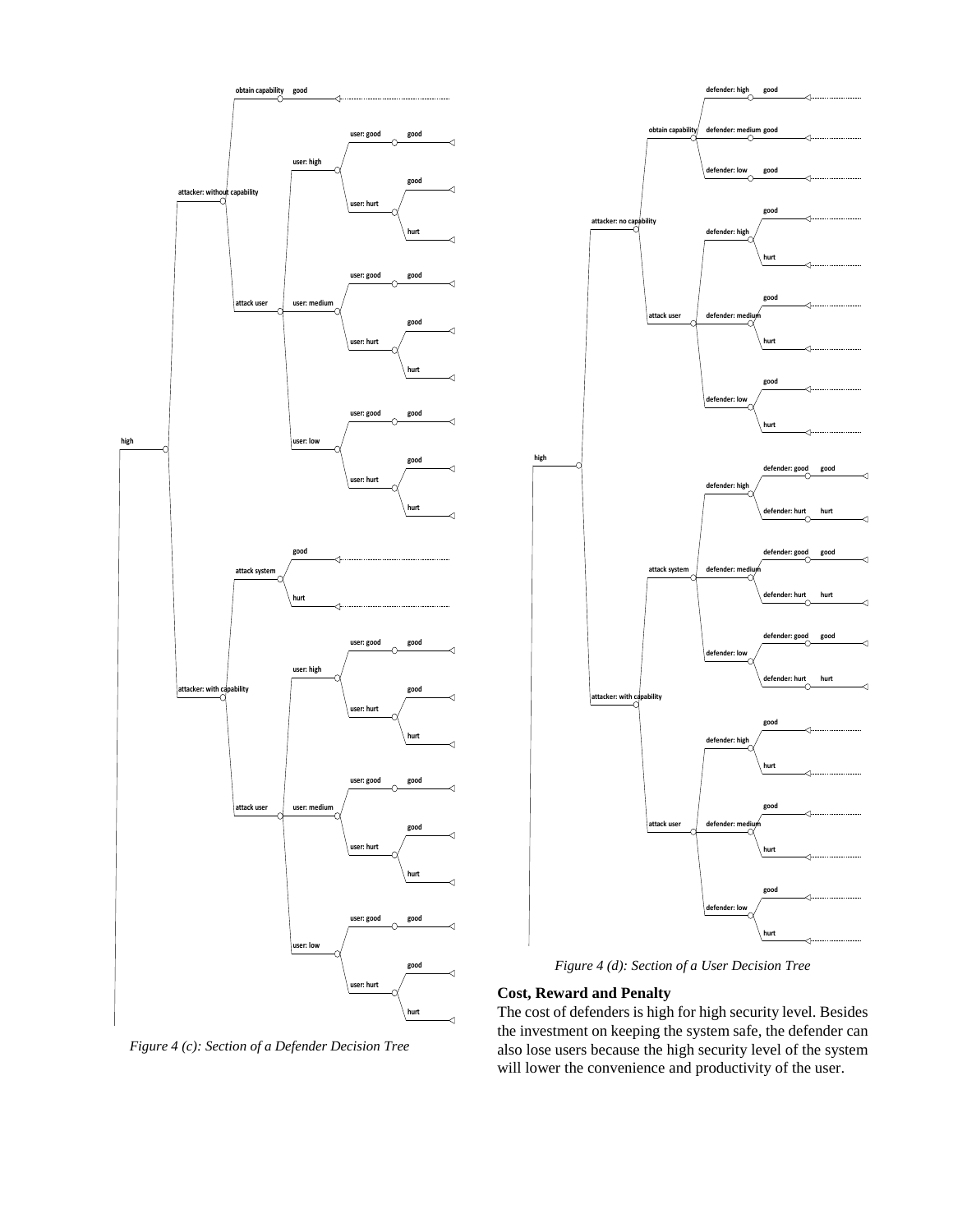The reward and penalty for defenders does not vary. The defender receives a reward when the system is safe and receives a penalty when the system is compromised.

The subtree for defenders selecting a high security level is depicted in Figure 4 (c) (subtrees for medium and low level are the same with high level and the whole decision tree consists the three subtrees).

#### **User**

## **Probability of Success**

The probability of success for users means the probability that a user's information is not obtained by an attacker. Like defenders, users can choose among three security levels: high, medium and low. Users may consider whether the attacker has obtained the capability to attack the system.

When the attacker has not obtained the capability and chooses to obtain a capability, the probability of success for users is always 1. If the attacker chooses to attack the user, the higher security level is set by the user, the less likely the attacker can obtain the user's personal information. The probability of success also depends on defender's security level because the user will more likely to be safe if he/she is using a well-protected system. For example, some browsers are safer than others in terms of blocking the access to suspicious websites.

When the attacker has obtained the capability and chooses to attack the user, the probability of escaping the attack is again the same with that when the attacker has no capability and chooses to attack the user. If the attacker chooses to attack the system, the probability of success is determined by defender's security level. If the system is compromised, the user whose information is in the system will also be compromised; whereas if the system is safe, the users' information is also safe. Therefore, the higher the system's security level is, the high the probability of success for the users.

#### **Cost, Reward, and Penalty**

Again, higher security level means higher cost. For example, a user needs more time and/or more money to purchase a desired video if she refuses to download it from a suspicious link.

The penalty of losing personal information does not vary with the three player's choices. However, the reward of avoiding the leak of personal information is related to the defender's security level. When the system's security level is high, the convenience level and productivity of the user will decrease. For instance, the user needs to click "allow access" every time a window pops up asking for system access to install a new application or update. Also, the user may have no access to some websites even though they are safe.

 Figure 4 (d) delineates the subtree for users with high security level (subtrees for medium and low level are the

same with high level and the whole decision tree is formed by the three subtrees).

## **2.4 Optimal Strategies solved by Minimax**

The minimax equations for all three roles represent the choice that minimizes loss given a worst case scenario. This equation can be translated to the game in the form of probabilities for success in attacking the intended target.

The parameters of the equation represent the independent variables that can be varied to test the model. Because of the adversarial nature of the game, the optimal strategy for each player depends on the decisions of other players. In this case, the parameters include the base cost of the options, along with the costs of the worst case option. The number of parameters is determined by the number of terms in the equation.

For the following equations, some abbreviations we will be using are *atk* for attacker, *df* for defender, and *u* for user, *h* for high security, *m* for medium security, and *l* for low security level.

# **Attacker**

For the attacker, there will be four cases describing options because the valuation of attacking the defender will be affected by attacker capability state. A success in the defender's case is a success in penetrating the security system of the defender, user, or both.

- 1. Attack Defender without capability  $max(cost) = cost(df(h)) + cost(attack(df))$  $= p(success: df(h)) \times reward + p(fail: df(h))$  $\times$  penalty + cost(attack(df))
- 2. Attack Defender with capability  $max(cost) =$  $cost(df(h), capability(yes)) + cost(attack(df)) =$  $p(success: df(h), capability(yes)) \times reward +$  $p(fail: df(h), capability(yes)) \times penalty +$  $cost(attack(df))$
- 3. Attack User  $max(cost) = cost(df(h), u(h)) + cost(attack(u))$  $= p(success: df(h), u(h)) \times reward$  $+$  p(fail:  $df(h)$ , user(h))  $\times$  penalty
	- $+ cost(attack(u))$
- 4. Search for capability  $cost(obtain capability) = c(o)$

Therefore, in the state of having capability, the optimal choice would be the minimum among equations 2, 3, and 4. For the situation where the attacker does not have a capability, equation 1 is used instead, so the option will be the minimum among equations 1, 3, and 4.

For the attacker, there are a total of 9 parameters included in the equations above that can be manipulated. Note that the base cost of attacking the defender is the same whether the attacker has a capability or not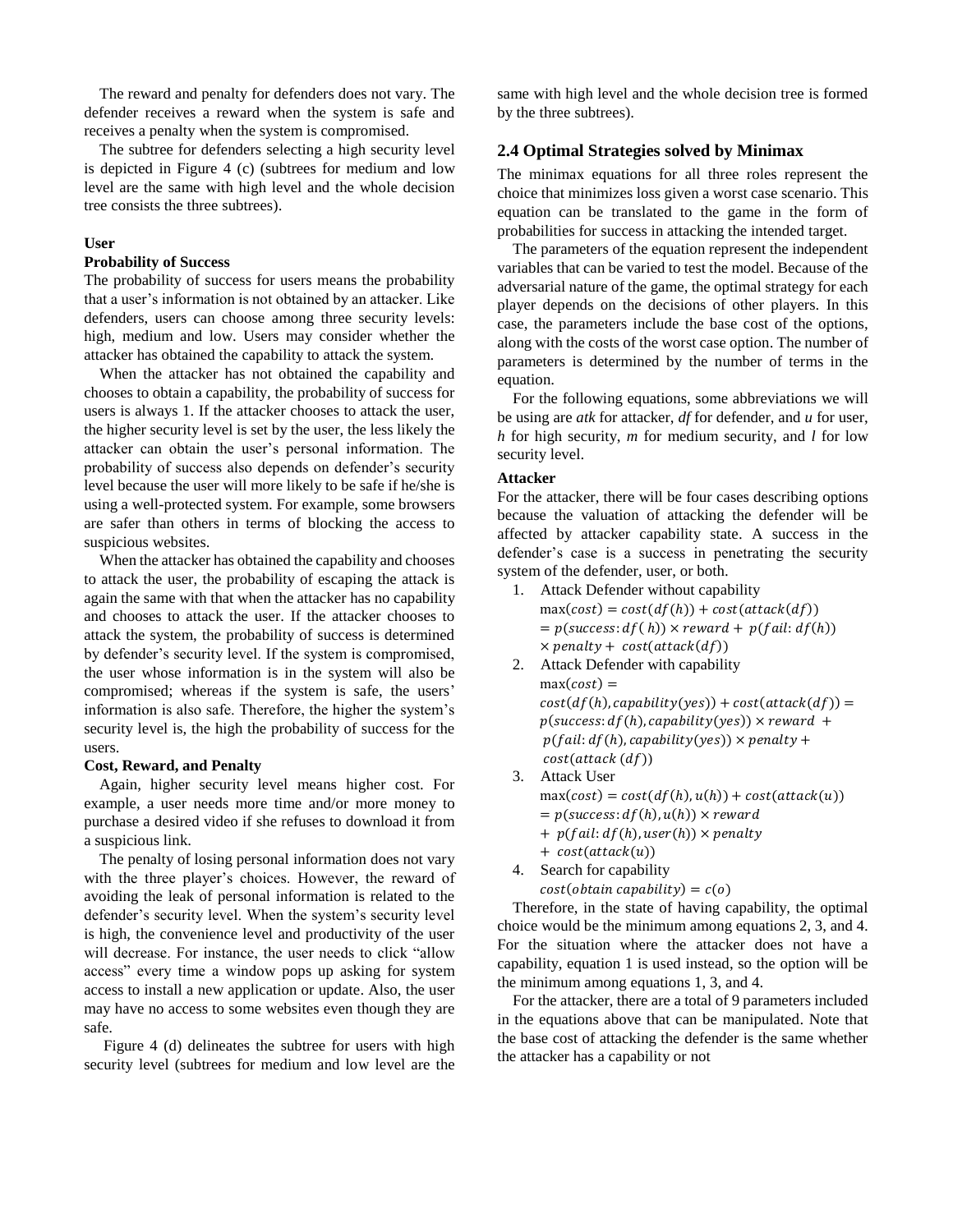# **Defender**

The defender's equations depend on the security setting. The probability of success for the defender is the probability that the defender successfully protects the system from a cyber attack. The worst case scenario for the defender will always have the attacker attacking with capability

- 1. High security setting
	- $max(cost) = cost(h) + cost(capability(yes), df(h))$  $= cost(h) + p(success: capability(yes), df(h))$  $\times$  reward + p(failure: capability(yes), df(h))  $\times$  penalty
- 2. Medium security setting  $max(cost)$  $= cost(m) + cost(capability(yes), df(m))$  $= cost(m) + p(success: capability(yes), df(m))$  $\times$  reward + p(failure: capability(yes), df(m))  $\times$  penalty
- 3. Low security setting
- $max(cost) = cost(l) + cost(capability(yes), df(l))$  $= cost(l) + p(success: capability(yes), df(l))$  $\times$  reward + p(failure: capability(yes), df(l))  $\times$  penalty

Therefore, the optimal choice would be the one that minimizes the costs of all three options. There are 9 parameters from the equations above.

# **User**

The users' dependency on the defender results in some further dependencies in the equations. The first dependency is that a successful attack on the user does not only depend on the user's security level but also the defender's. Another dependency is that the user also possess a risk of penalty in the event of a successful attack on the system. This results in the user equations having parameters that are dependent on the defender's choice, but for the worst case scenario, we always assume that the defender has the lowest security. Similar to the defender, success for the user means that the user successfully defends from attack

1. High security setting

```
max(cost)= cost(h) + max(cost(h, attack(df), df(l)),cost(h, attack(u), df(l))= cost(h) + max(p(success: attack(df), df(l))\times reward + p(fail: attack(df), df(l))
\times penalty, p(success: h, attack(u), df(l)) \times reward
+ p(fail: u, attack(u), df(l)) \times penalty)
```
# 2. Medium security setting

```
max(cost)= cost(m) + max(cost(m, attack(df), df(l)),cost(m, attack(u), df(l))= cost(m) + max(p(success: attack(df), df(l))\times reward + p(fail: attack(df), df(l))
\times penalty, p(success: m, attack(u), df(l)) \times reward
```

```
+ p(fail: m, attack(u), df(l)) \times penalty)
```
3. Low security setting

```
max(cost)= cost(l) + max(cost(l, attack(df), df(l)),cost(l, attack(u), df(l))= cost(l) + max(p(success: attack(df), df(l))\times penalty + p(fail: attack(df), df(l))
\times reward, p(success: l, attack(u), df(l)) \times reward
+ p(fail: l, attack(u), df(l)) \times penalty)
```
For the optimal choice, the user should choose the option that has the minimal cost between all three security settings. There are 11 parameters involved in the user minimax equations.

It is possible that no pure strategy exists. For example, when the attacker has obtained the capability, usually the best choice is to use it to attack the system. However, this may not always be the optimal strategy. When the system's security level is high, the probability of compromising the system could be similar to the probability of compromising a user; given the high cost of attacking a system, the optimal strategy when system's security level is high could be attacking the users. While it is more profitable to attack the system when security level is medium or low, a mixed strategy with a high probability of attacking the system and a low probability of attacking the users should be considered.

# **3. Future Developments**

The data obtained from the behavioral experiment will consist of the choices made by each player throughout the game as well as the allocation of resources that is made throughout the game. This information helps to model the strategy that is used by the subjects and to assess the extent to which they follow the minimax algorithms or whether they fit other decision models.

The independent variables can also be varied to investigate whether subjects are sensitive to the change of certain parameter values such as cost, reward, or probability of success and change their strategy.

The data obtained from this experiment will be used to construct bots that simulate certain strategy models employed by the players. The ability to create such bots is useful to test various specific hypotheses about player choices. With bots, it is easier to simulate more realistic cyber security networks with thousands of users.

The next step includes developing the game for different cyber contexts and adjusting dependencies so that the game is a realistic representation of important cyber security domains.

For example, a game with multiple users that are connected to one system can be developed into a game where there are high profile and low profile users and attacks to certain users provides a high reward. This affects